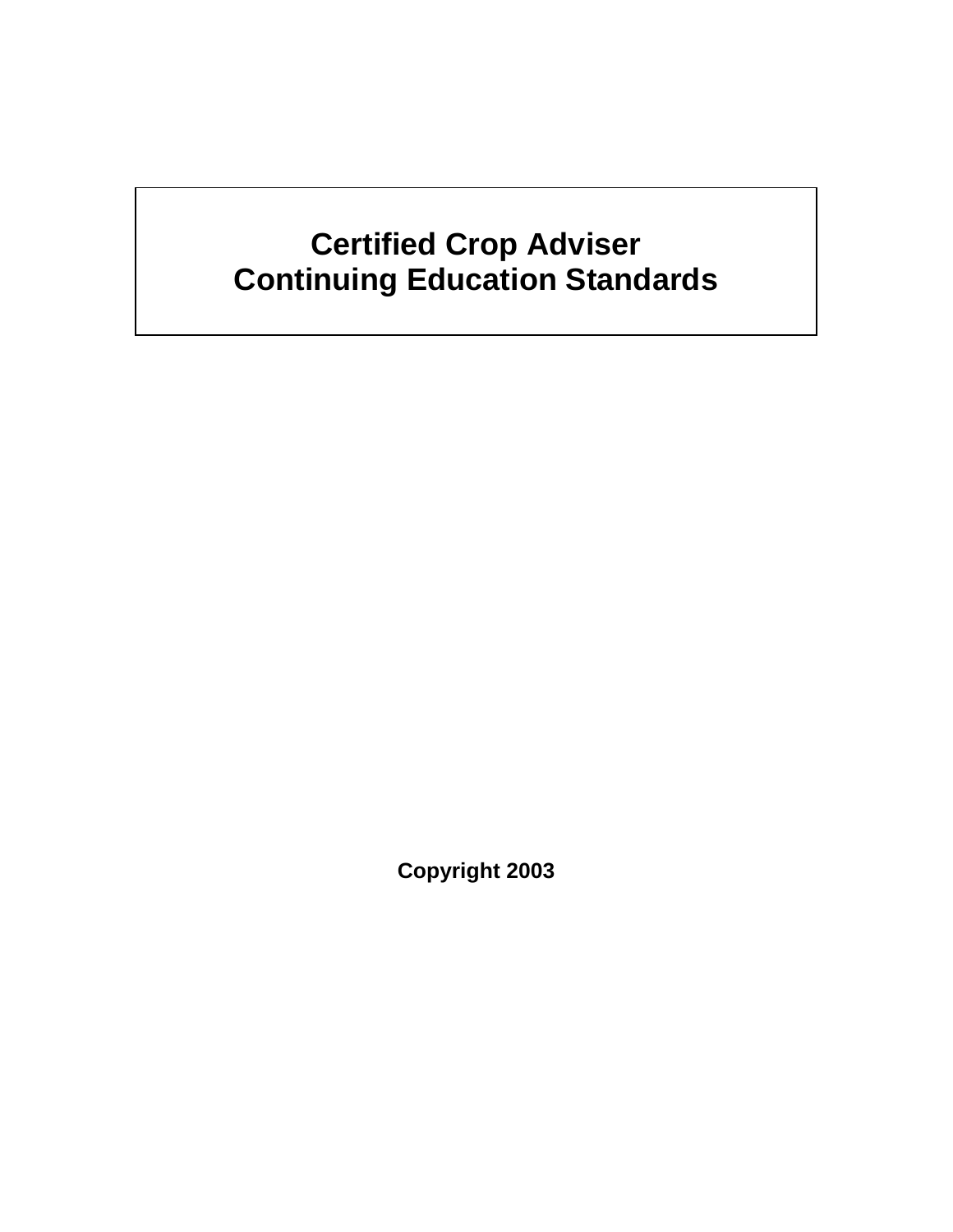#### **Standards Document for Continuing Education**

#### **Educational Areas**

#### **Foreward**

To become a Certified Crop Adviser (CCA), one must pass an International exam and a local board exam, have 2 to 4 years of advising experience with farmer/grower clients, be supported by letters of recommendation, and sign a code of ethics.

The minimum competency exams stress knowledge and skills in: Nutrient Management, Soil and Water Management, Pest Management, and Crop Management. The Performance Objectives documents outline competencies and objectives for these subject matter areas. After demonstrating minimum competence by passing the exams the Certified Crop Adviser maintains certification status by attaining a minimum number of Continuing Education Units (CEUs) during each two-year certification cycle.

This document has been developed to 1) provide standards for continuing education program development and 2) to allow CCAs to be more involved by defining continuing education direction. This document achieves the former by defining the **educational areas**, their **scope** and **subject matter** for course development by vendors producing continuing education programs. This document achieves the latter by engaging the entire CCA structure and CCAs in particular to define subject matter that best represent new knowledge and learning needs among CCAs.

The Performance Objectives documents defined the minimum skills and knowledge necessary to become a CCA. This Continuing Education document defines the subject matter and "cutting edge" learning needs of agricultural professionals. These are the additional educational areas that CCAs will find useful in building on their competencies demonstrated when they passed the certification exams. This document will guide educators in program development, and CCAs in deciding which programs are appropriate for their continuing education needs. The document will also be used to determine if continuing education programs are appropriate for awarding CEUs.

Every educational program or self-study course submitted for CEU credit- should use this document to reference the **educational area, subject matter,** and, when available, the **area of expertise** that best defines the scope of the continuing education program.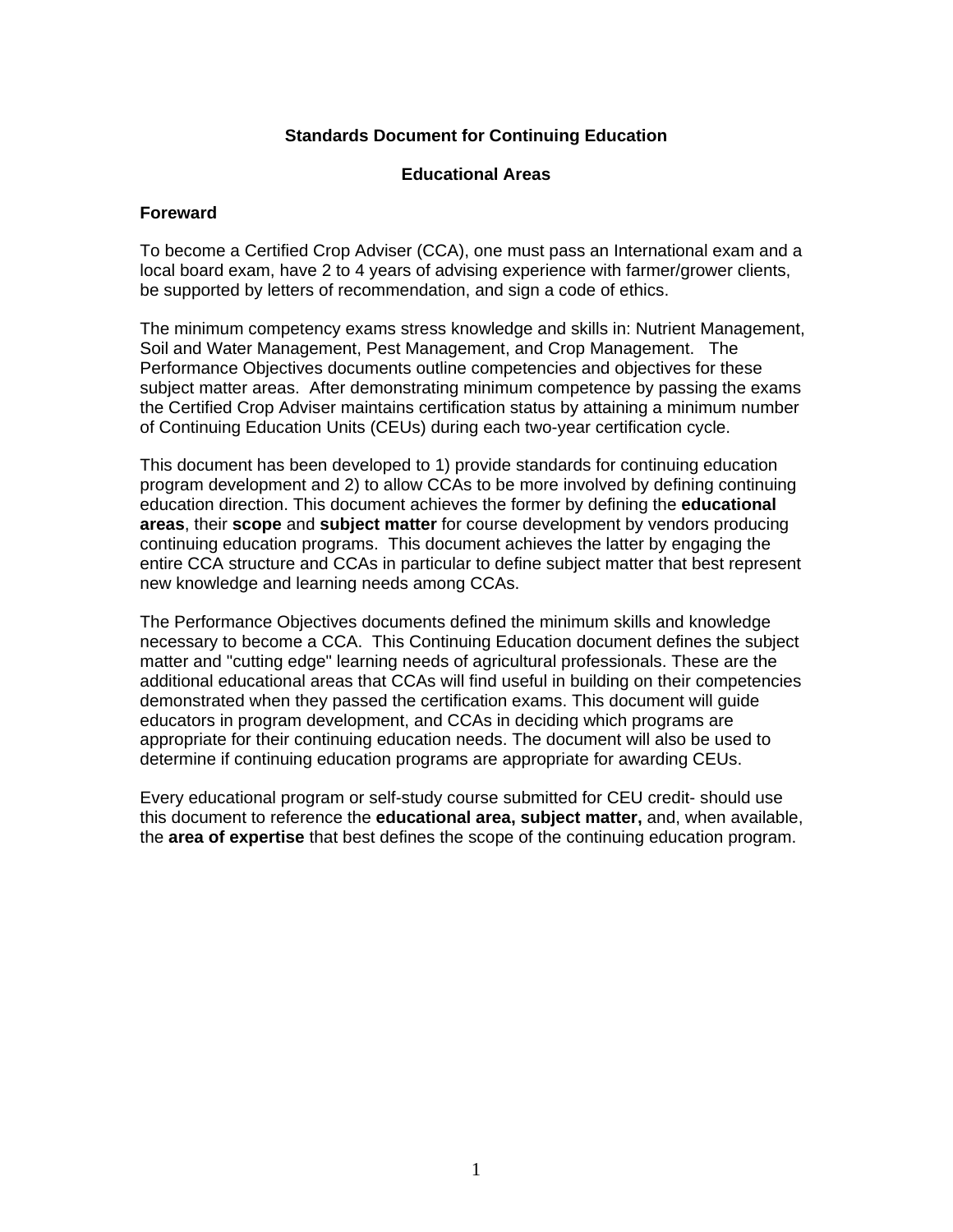#### **Introduction**:

The continuing education program of the Certified Crop Adviser program provides learning opportunities for CCAs to improve their knowledge and skills as crop advisers. Educational programs can be offered by individuals with appropriate credentials, and may be submitted for CEU review and course assignment to either local or the International CCA boards.

In order to maintain certification status, a CCA, must complete at least 40 CEUs in a two-year cycle with a minimum of 5 CEUs in each of the 4 categories of Nutrient Management, Soil and Water Management, Pest Management, and Crop Management. In addition, up to 5 CEUs of the 40 CEU total maybe attained in the Professional Development category although this category has no minimum credit requirement.

A CCA is bound by the CCA Code of Ethics. The Code of Ethics follows this page as a point of information.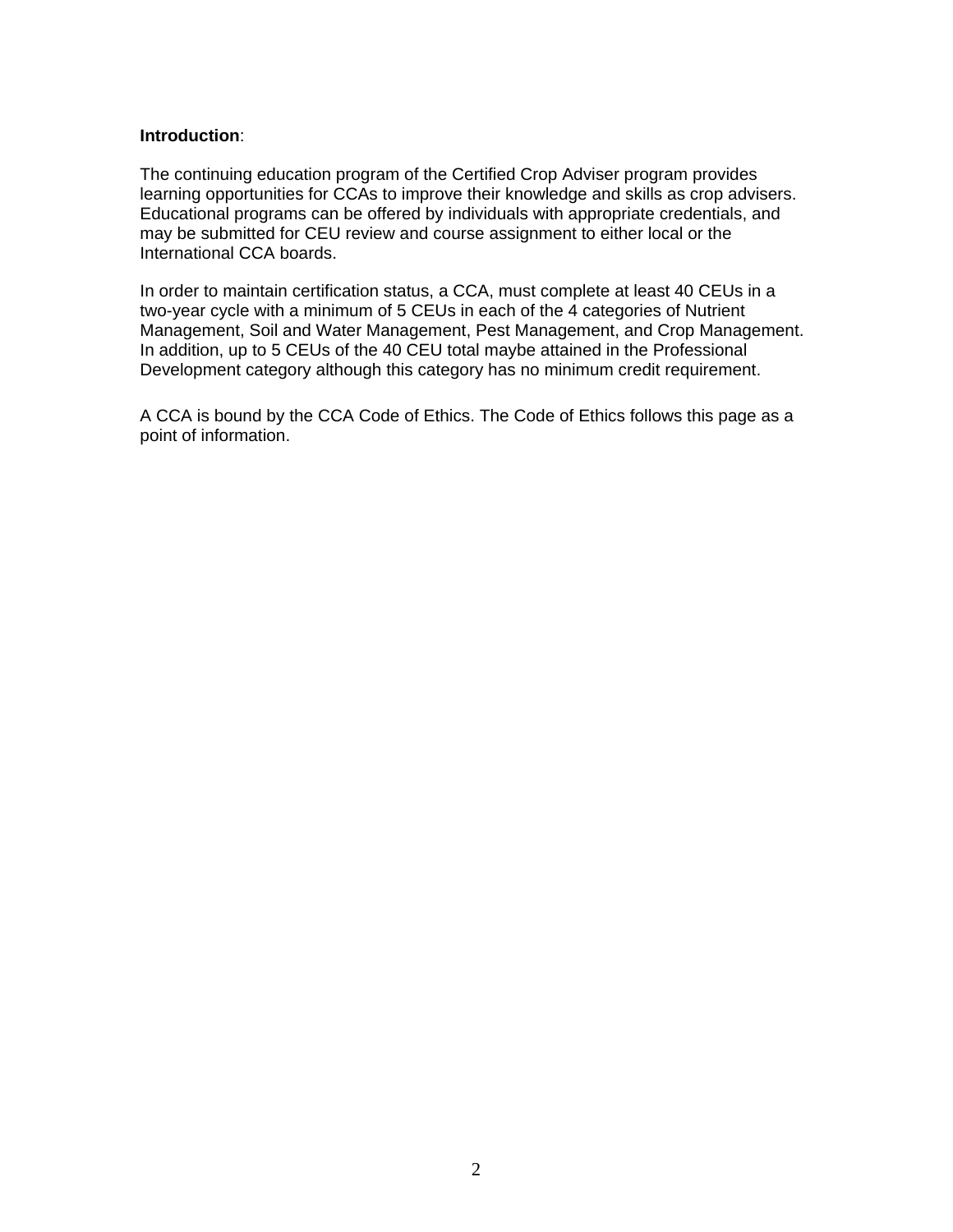## **CODE OF ETHICS**

All individuals certified under the ICCA program must subscribe to the ICCA Code of Ethics. The ICCA Standards & Ethics Committee periodically reviews the current Code of Ethics.

#### **Article I. Preamble**

- 1. The privilege of professional practice imposes obligations of responsibility as well as professional knowledge. The ICCA program certifies the credentials of individuals through state/provincial certification boards.
- 2. The ICCA program will award the title of Certified to individuals who meet the experience, testing requirements and the continuing education requirements of the International Certified Crop Adviser (ICCA) Program. The ICCA program does not require college level education. A college education will substitute for part of the ICCA work experience requirement as provided for in the ICCA guidelines.
- 3. Certified Crop Advisers (hereafter called Registrants), at the request of a client or employer, must disclose the information used to gain certification. Registrants who knowingly misrepresent their credentials will face disciplinary action.

#### **Article II. Relation of Professional to the Public**

- 1. An Applicant shall avoid and discourage sensational, exaggerated, or unwarranted statements that might induce participation in unsound enterprises.
- 2. An Applicant shall not give professional opinion, or make recommendation, without being as thoroughly informed as might reasonably be expected considering the purpose for which the opinion or recommendation is desired; and the degree of completeness of information upon which it is based should be clear.
- 3. An Applicant shall not issue a false statement or false information even if directed to do so by employer or client.

#### **Article III. Relation of Professional to Employer and Client**

- 1. An Applicant shall protect, to the fullest extent possible, the interest of the employer or client insofar as such interest is consistent with the law and professional obligations and ethics.
- 2. An Applicant who finds that obligations to the employer or client conflict with their professional obligation or ethics should work to have such objectionable conditions corrected.
- 3. An Applicant shall not use, directly or indirectly, employer or client's information in any way that would violate their confidentiality.
- 4. An Applicant shall not divulge information given in confidence.
- 5. An Applicant retained by one client shall not accept with the client's written consent, an engagement by another if the interests of the two are in any matter conflicting.
- 6. An Applicant who has made an investigation for any employer or client shall not seek to profit economically from the information gained, unless written permission to do so is granted, or until it is clear that there can no longer be a conflict of interest with the original employer or client.
- 7. An Applicant shall engage, or advise employer or client to engage and cooperate with other experts and specialists.
- 8. An Applicant protects the interest of a client by recommending only products or services that are in the best interest of the client and public.
- 9. An Applicant protects his/her credibility by disclosing to clients how he/she will be compensated for providing recommendations to the client.

#### **Article IV. Relation of Professionals to Each Other**

- 1. An Applicant shall not falsely or maliciously attempt to injure the reputation of another.
- 2. An Applicant shall freely give credit for work done by others, to who the credit is due, and shall refrain from
- plagiarism of oral and written communications and shall not knowingly accept credit rightfully due another person.
- 3. An Applicant shall not use the advantage of public employment (e.g. university, government) to compete unfairly with other certified professions.
- 4. An Applicant shall endeavor to cooperate with others in the profession and encourage the ethical dissemination of technical knowledge.

#### **Article V. Duty to the Profession**

- 1. An Applicant shall aid in exclusion from certification, those who have not followed this Code of Ethics or who do not have the required education and experience.
- 2. An Applicant shall uphold this Code of Ethics by precept and example and encourage, by counsel and advice, other Registrants to do the same.
- 3. An Applicant having positive knowledge of deviation from this Code by another Registrant shall bring such deviation to the attention of the Registrant's local board.

Approved by International CCA Board of Directors/ARCPACS/ASA 07/97

I have read the Certified Crop Adviser Code of Ethics and agree to adhere to this code.

Print Name

Signature Date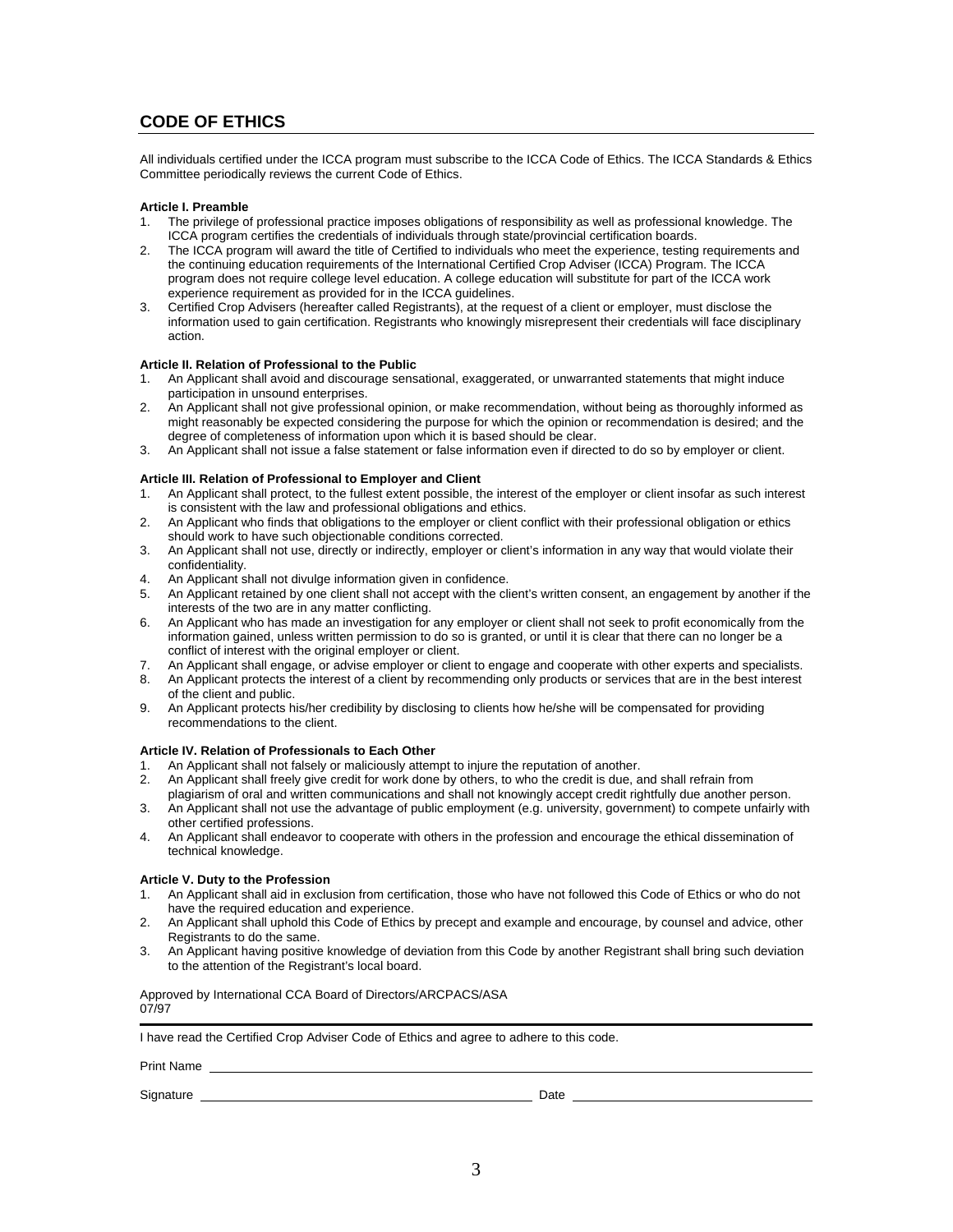#### **Educational Area: Nutrient Management**

#### **Scope:**

Nutrient management is an integral part of all crop production systems. It is important for the CCA to make recommendations that meet crop nutrient requirements, compliment the grower's management practices, and minimize adverse effects on the environment.

#### **Nutrient Management Subject Matter Areas**

### **1. Soil fertility**

## **Areas of expertise**

- a. Soil sampling procedures
- b. Soil testing components, uses, and applications to cropping systems
- c. Analysis, interpretation and uses of soil testing data
- d. Designing, conducting, and interpreting results of experimental trials
- e. Soil pH management in cropping systems
- f. Nutrient management in cropping systems
- g. Role and fate of nonessential elements in cropping systems

## **2. Plant nutrition**

## **Areas of expertise**

- a. Nutrient uptake from soil, air, and water
- b. Nutrient mobility within plants
- c. Evaluating crop nutrient status
- d. Nutrient deficiencies, sufficiency levels, luxury consumption, and toxicities
- e. Tissue sampling and testing
- f. Nutrient management planning
- g. Nutrient management for environmental concerns
- h. Using environmental assessment tools in nutrient management

#### **3. Integrating nutrient management between crop and animal systems**

#### **4. Compliance with government regulations and programs Areas of Expertise**

- a. State-based water quality control regulations
- b. TMDL-mandated orders
- c. Environmental quality improvement program
- d. Biosolids pre-application monitoring reports
- e. Comprehensive nutrient management plans
- f. Conservation reserve program
- **5. Economic considerations for nutrient management planning Areas of Expertise** 
	- a. Use, testing, and availability of livestock manures
- **6. Security and safety in sales, storage and handling of nutrients and pesticides**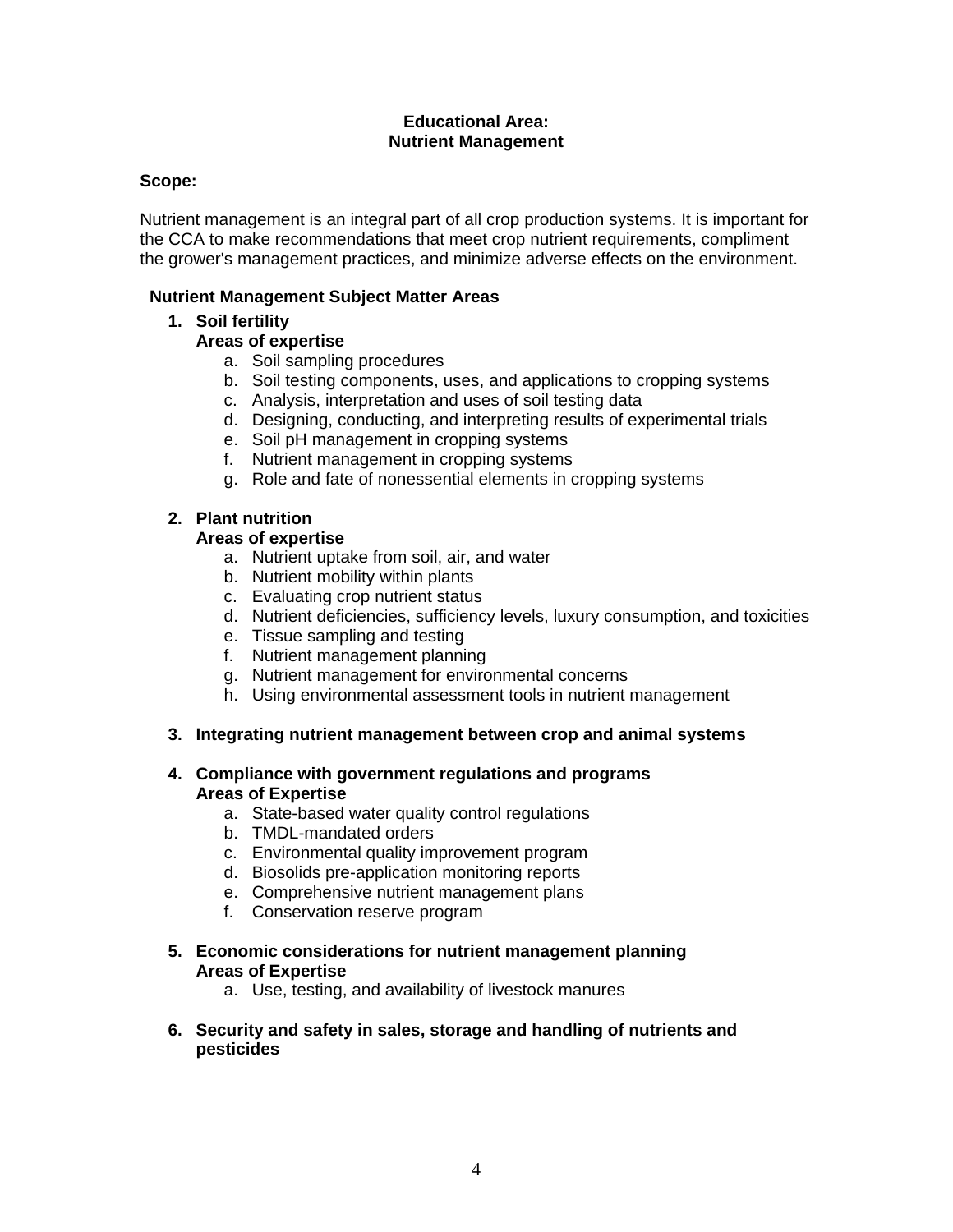## **7. Nutrient sources**

#### **Areas of Expertise**

- a. Commercial products
- b. Organic materials, biosolids
- c. Industrial byproducts
- d. Calibration

#### **8. Nutrient application and placement systems Areas of Expertise**

- a. Variable-rate technology
- b. Uniform-rate technology
- c. Field application methods
- d. Fertigation
- e. Advances in equipment technology and calibration methods

#### **9. Nutrient management in organic production Areas of Expertise**

- a. Plant nutrient-pest interactions in organic systems
- b. Plant nutrient-pesticide interactions in organic systems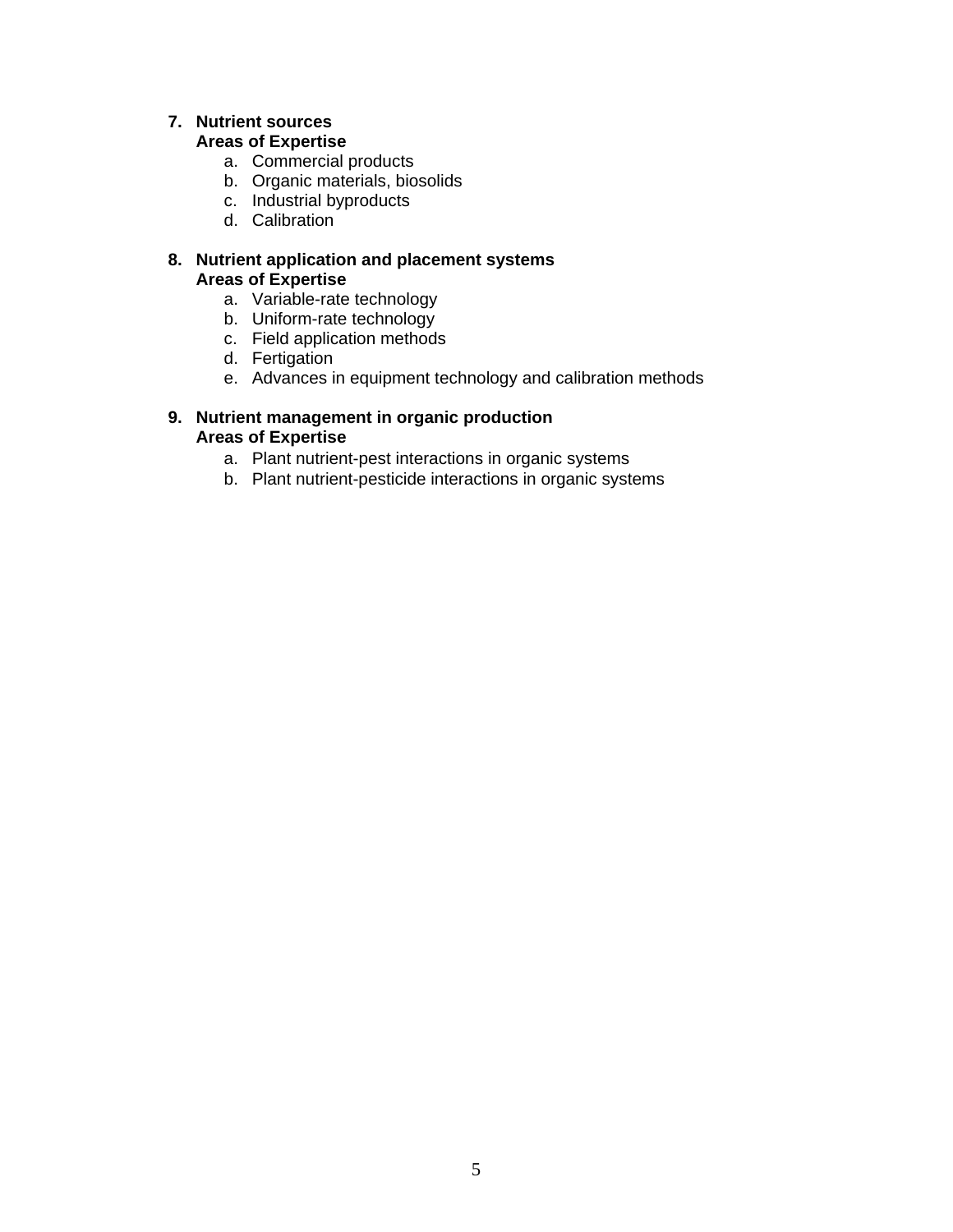#### **Educational Area: Soil and Water Management**

#### **Scope:**

Soil and water management is an integral part of nutrient management, pest management and crop management. Soil properties, site characteristics, and soil and water movement affect nutrients and pesticides in the environment. Also, they influence crop management and tillage practices needed for economic crop production and environmental protection. The CCA should be able to examine soils in the field, and with the aid of additional information, make effective crop management decisions. With the additional aid of laboratory tests, the CCA should be able to diagnose soil and water problems observed in the field.

#### **Soil and Water Management Subject Matter Areas:**

- **1. Effect of physical, chemical and biological properties of soils on management practices**
- **2. Maintaining soil and water quality in the environment Areas of Expertise** 
	- a. Soil biological considerations
	- b. Soil erosion control
	- c. Water, nutrient, and chemical movement off-site
	- d. Fate of potential pollutants
	- e. Effects of tillage on soil and water quality
	- f. Phosphorus site index

#### **3. Characterization of soils and landscapes Areas of Expertise**

- a. Obtaining and using information sources to characterize soils and landscapes
- b. Applications of soil and landscape information to management systems
- **4. State and federal air and water-quality standards and regulations**
- **5. Plant-water relations**
- **6. Land-use capability and soil productivity**

#### **7. Water management**

#### **Areas of Expertise**

- a. Aspects of irrigation management
- b. Drainage types, construction, and installations
- c. Seepage
- d. Methods of moisture conservation

#### **8. Soil degradation causes and remedies**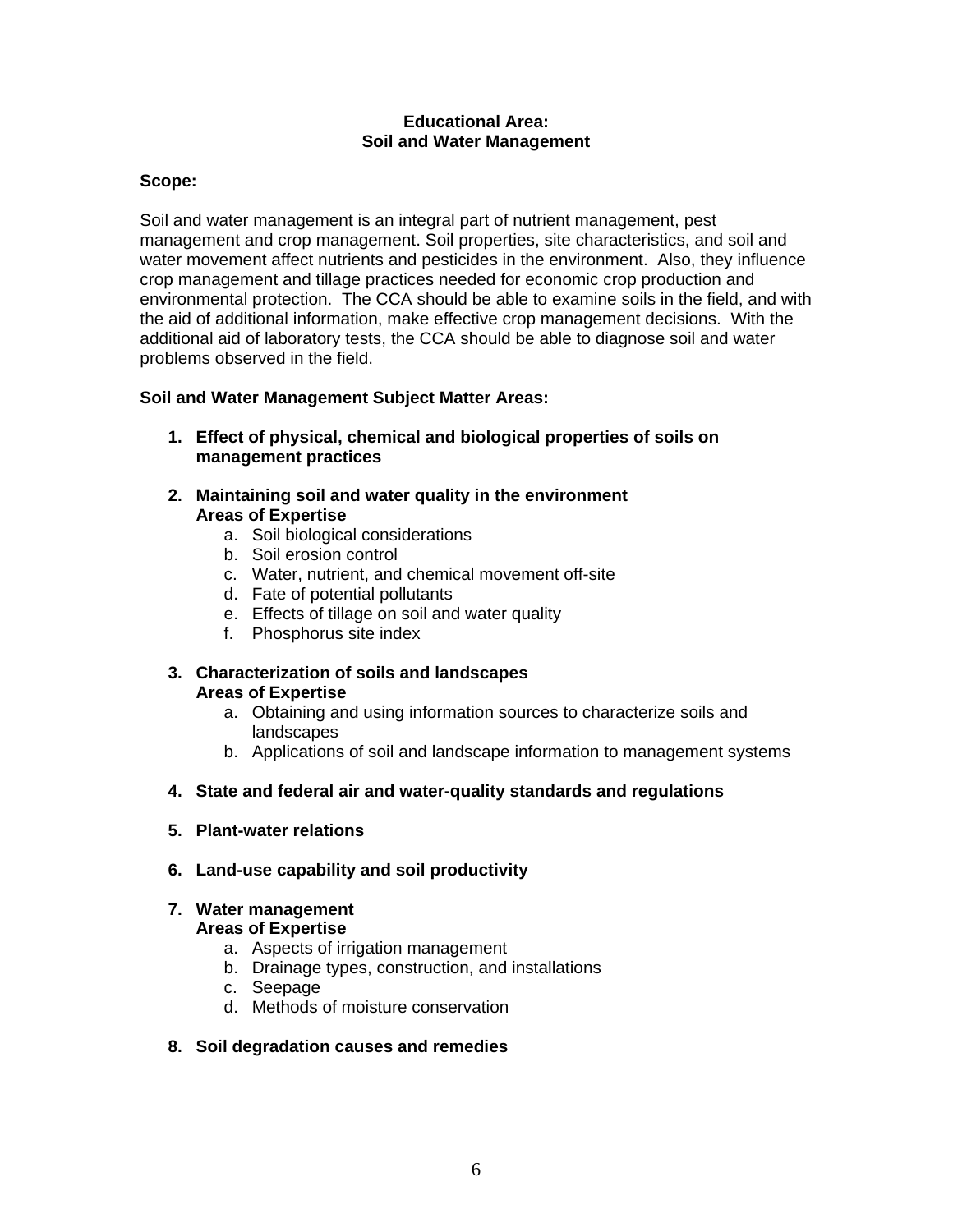#### **Educational Area: Pest Management**

## **Scope:**

Pest Management is an ever-evolving science. New pesticides and other pest management technologies are discovered, developed, and registered annually. New pests are imported to North America, requiring new control methods that are both cost effective and environmentally friendly. The CCA needs to stay current with emerging control measures or practices, new pesticide products, and current state and federal regulations for their proper use.

### **Pest Management Subject Matter Areas:**

#### **1. Integrated pest management Areas of Expertise**

- a. Pesticide modes of action and pesticide interactions
- b. Proper use of crop protection products and label updates
- c. Emerging technologies for pest identification, survey, and damage estimates.
- d. Novel pest control agents and strategies
- e. Evaluating the reliability of pest management information sources, decision making tools, and internet resources
- f. Using crop, pesticide, and environmental information to make pesticide recommendations
- g. Biology of pests
- h. Economics of pest control strategies
- i. Managing pest resistance
- j. Refugia management for biotechnology crops
- k. Management of new and emerging pests or changes in pest biology
- l. Segregation of herbicide-tolerant or insect-resistant crops
- m. Trap crops

### **2. Pest management decision-making skills Areas of Expertise**

- a. Applying research and principles of modeling and forecasting to pest management
- b. Evaluating climate and management factors in pest control systems
- c. Evaluating non-traditional pest control methods
- d. In-field evaluations and management of cropping and pest management systems

#### **3. Application technologies in pest management Areas of Expertise**

- a. Calibration, application, and advances in application technologies
- b. Precision agriculture technologies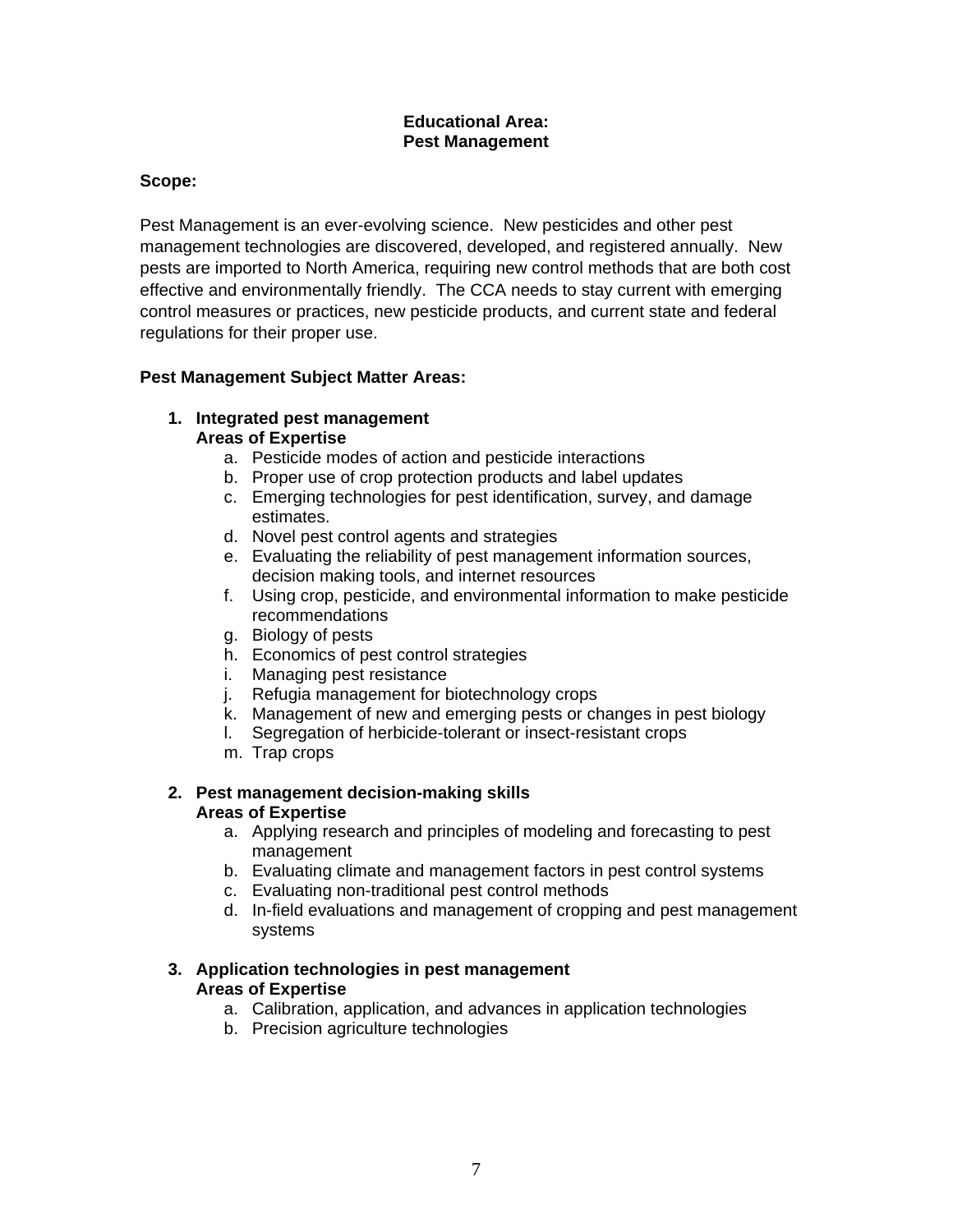### **4. Pest management in non-traditional crop advising Areas of Expertise**

- a. Using grazing and pasture/range management for pasture/range pest control
- b. Wildlife habitat management
- c. Home pesticide use
- d. Turf and ornamental IPM
- e. Pest management strategies and options to meet organic standards

#### **5. Safety and environmental aspects of crop protectants Areas of Expertise**

- a. Environmental toxicology and signs and symptoms of exposure to toxins
- b. Pesticide use and food safety concerns
- c. Biosecurity in the agro-chemical industry
- d. Pesticide waste remediation
- e. Pesticide Safety, proper use, and label restrictions
- f. Effects of pesticide misuse on crops, wildlife and other non-target species or areas
- g. Wildlife as pests and methods of exclusion and control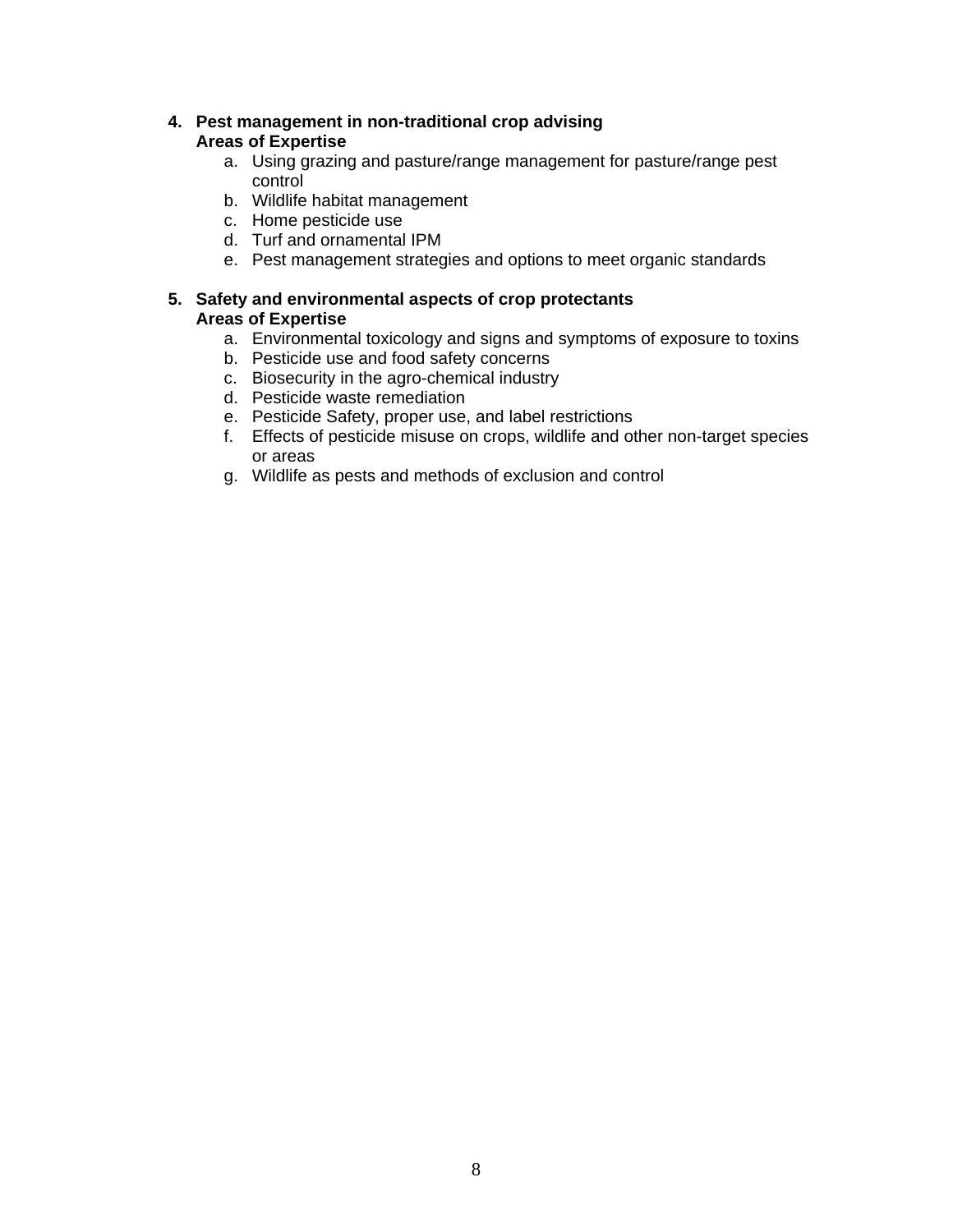#### **Educational Area: Crop Management**

### **Scope:**

From new biotechnology applications to new organic standards, Crop Advisers have a significant opportunity to lead the industry in proper adoption of new products and production systems. CCAs need to have a thorough understanding of crops and cropping systems in order to provide sound management advice.

#### **Crop Management Subject Matter Areas:**

- **1. Crop biology, biotechnology, physiology, and morphology Areas of Expertise** 
	- a. Uses of genomics, biotechnology, and transgenic technology in crop improvement
	- b. Crop physiology in relation to crop management decision making
	- c. Climate effects on production agriculture
	- d. Effects of plant stresses on crop management and productivity
	- e. Weather effects on crop management

#### **2. Innovative and emerging crop management tools Areas of Expertise**

- a. Innovations in cropping systems management
- b. New technologies in sustainable agriculture
- c. Techniques to enhance seed germination and emergence
- d. Management techniques for producing identity preserved crops
- e. Use of precision ag technology
- f. Advances in harvest and storage technology,
- g. Using chemicals to enhance crop growth, harvest, and storage conditions

### **3. Crop management decision-making skills Areas of Expertise**

- a. Integrating soil, climate, and crop data in crop management systems
- b. Evaluating new or novel cropping systems

#### **4. Alternative cropping systems Areas of Expertise**

- a. Management techniques for row-crop, grain, forage, turf, organic, vegetable, and horticulture production systems
- b. Producing crops for energy, fiber, or specifically engineered uses
- c. Agro-forestry production techniques
- d. Management techniques for pasture or range management systems
- e. Greenhouse seedling and transplanting technology
- f. Emerging technologies in alternative production systems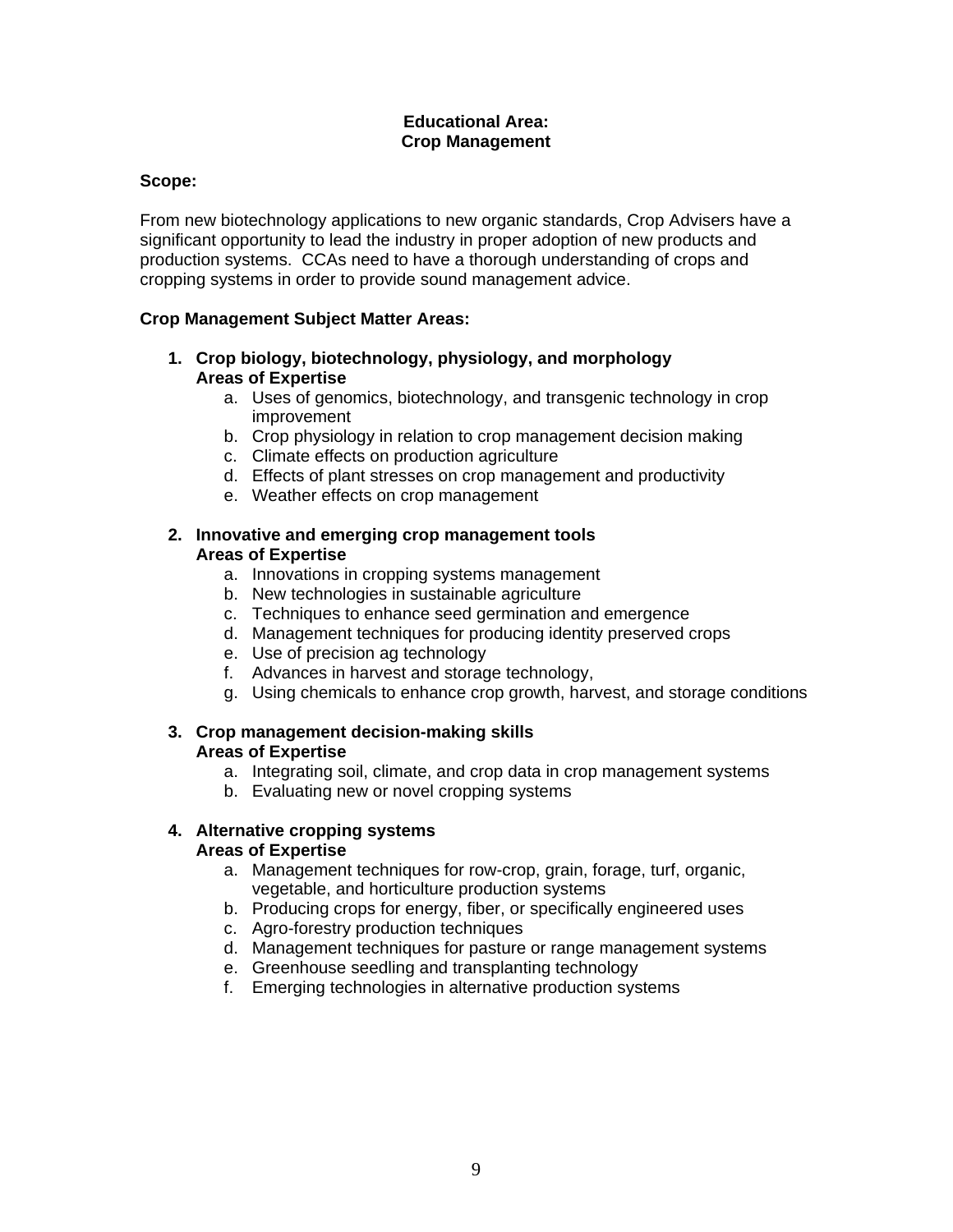#### **5. Crop production equipment and use Areas of Expertise**

- a. Equipment innovations and modifications in crop production, harvesting, and storage
- b. Effects of tillage systems on soil erosion
- c. Precision ag equipment

#### **6. Economic considerations Areas of Expertise**

- a. Government programs and their effects on cropping decisions
- b. Crop budgeting
- c. Crop insurance programs
- d. Crop marketing and contracting plans
- e. Managing production risk
- f. Post-harvest crop quality, including grain, feed, and forage analysis